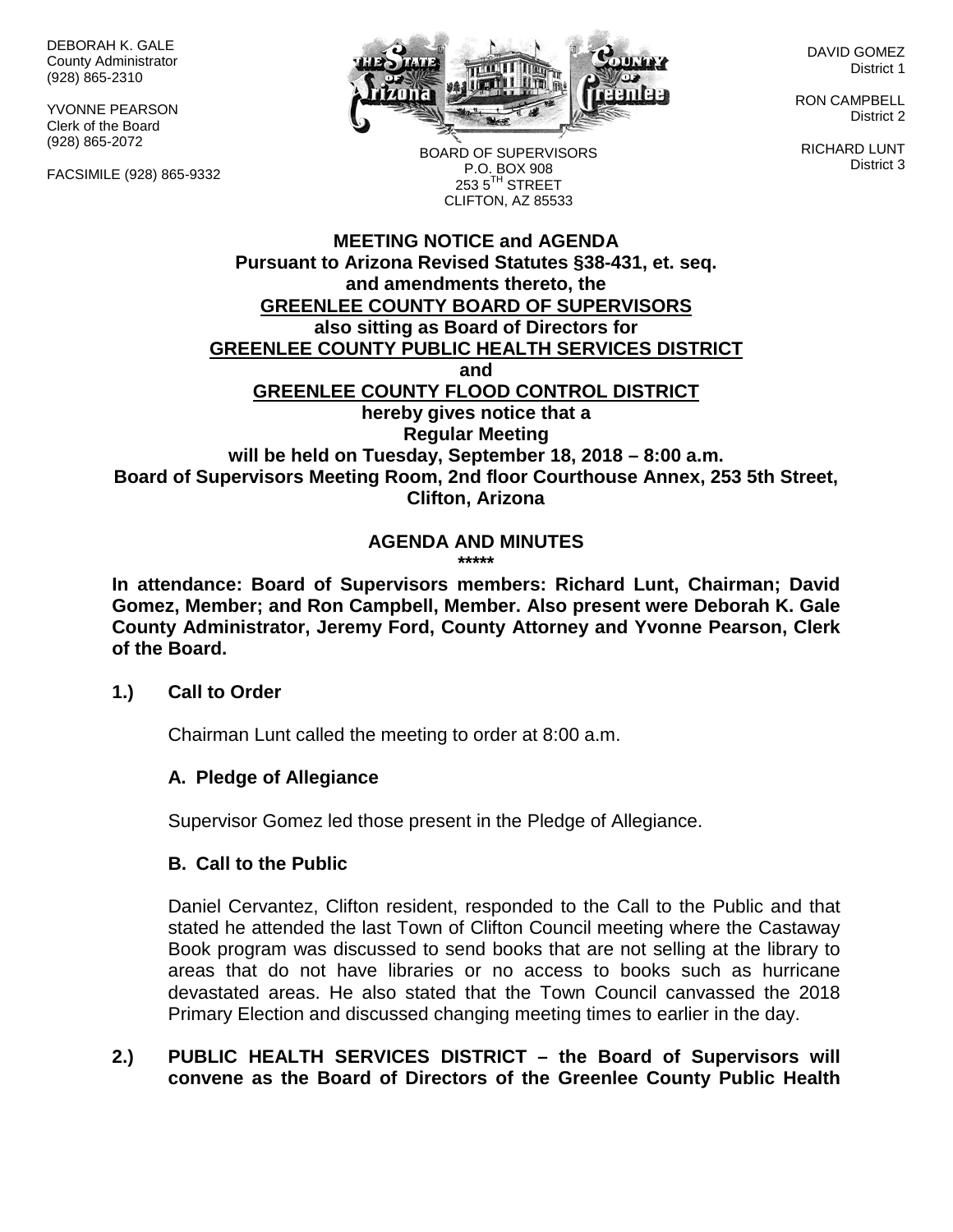**Services District and will reconvene as the Board of Supervisors following consideration of these items:**

### **A. Consent Agenda**

**1. Clerk of the Board: Consideration of approval of Public Health Services District expense warrants in excess of \$1,000.00**

Upon motion by Supervisor Gomez, seconded by Supervisor Campbell, and carried unanimously, the Board approved the Public Health Services District Consent Agenda as presented.

**3.) FLOOD CONTROL DISTRICT – the Board of Supervisors will convene as the Board of Directors of the Greenlee County Flood Control District and will reconvene as the Board of Supervisor following consideration of these items:**

### **A. Consent Agenda**

### **1. Clerk of the Board: Consideration of approval of Flood Control District expense warrants in excess of \$1,000.00**

Upon motion by Supervisor Gomez, seconded by Supervisor Campbell, and carried unanimously, the Board approved the Flood Control District Consent Agenda as presented.

### **4.) Wellness Program Coordinator, Breanna Morales A. Presentation of the Greenlee County Wellness Program**

Ms. Morales explained the three different components of the Greenlee County Employee Wellness Programs that are offered to all eligible employees. Preventive Screenings, Lifestyle & Behavioral Changes, and Chronic Condition Management all contribute to early detection of diseases/illnesses and help to keep well employees well. She reviewed statistics regarding the effectiveness of the Wellness Program and different comparisons across the state and nation. The Board thanked Ms. Morales for the information and expressed appreciation for her hard work and dedication.

# **5.) Discussion/Action regarding the Liquor License Application for Extension of Premises/Patio Permit by Randy Nations dba Copperoom for an Oktoberfest event on October 5, 2018**

Upon motion by Supervisor Gomez, seconded by Supervisor Campbell, and carried unanimously, the Board approved the request as presented.

# **6.) Vincent Buccellato, IT Manager**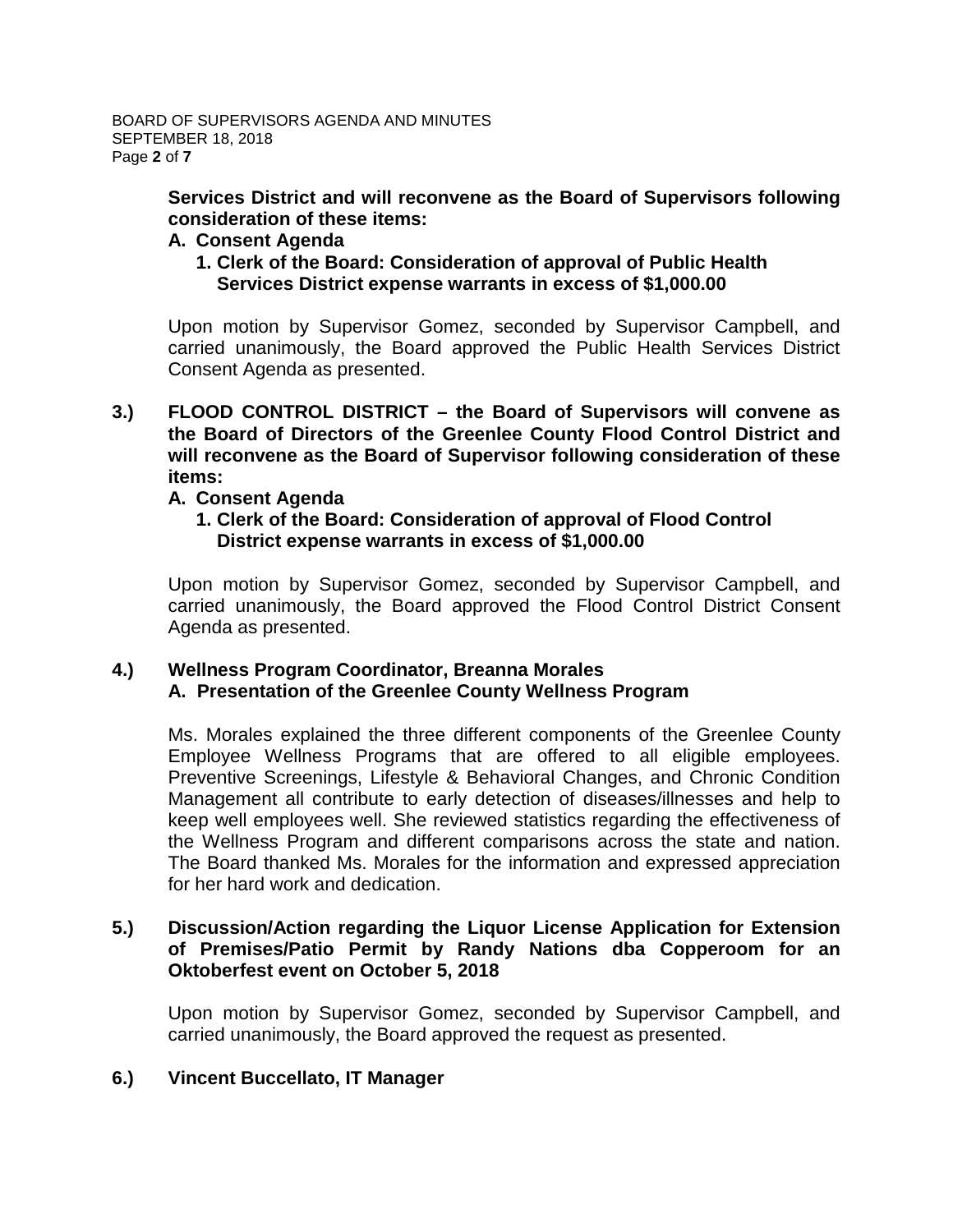BOARD OF SUPERVISORS AGENDA AND MINUTES SEPTEMBER 18, 2018 Page **3** of **7**

### **A. Discussion/Action regarding the award of proposal for the redesign of the County Website**

Mr. Buccellato presented the results of a request for proposals for the redesign of the county website. Five (5) proposals were received from across the country. He explained that three (3) of the vendors use a "freeware" as the backbone of the website and did not recommend those proposals. The remaining two (2) vendors, RedHammer and CivicPlus quoted a product built by their company and recommended approval of RedHammer as the best and lowest cost. Upon motion by Supervisor Campbell, seconded by Supervisor Gomez, and carried unanimously, the Board approved the request as recommended to use RedHammer for the new county web design.

# **7.) Yvonne Pearson, Elections Director**

**A. Discussion /Action regarding the cancellation of School Board, Fire District, and Joint Technological District Elections pursuant to Arizona Revised Statutes: § 16-410**

Upon motion by Supervisor Campbell, seconded by Supervisor Gomez, and carried unanimously, the Board approved the request as presented.

# **B. Discussion/Action regarding the appointment of Hoyt Pinaire as member of the Blue School District School Board pursuant to Arizona Revised Statutes §16-410**

Upon motion by Supervisor Campbell, seconded by Supervisor Gomez, and carried unanimously, the Board approved the request as presented.

# **C. Discussion/Action regarding the appointment of Kelly Baker and Ron Campbell as a member of the Morenci Unified School Board pursuant to Arizona Revised Statutes §16-410**

Supervisor Campbell recused himself from voting on this item due to conflict. Upon motion by Supervisor Gomez, seconded by Supervisor Lunt, and carried unanimously, the Board approved the request as presented.

# **D. Discussion/Action regarding the appointment of Bruce Lunt and Derek Rapier as a member of the Duncan Unified School District School Board pursuant to Arizona Revised Statutes §16-410**

Supervisor Lunt recused himself from voting on this item due to conflict. Upon motion by Supervisor Gomez, seconded by Supervisor Campbell, and carried unanimously, the Board approved the request as presented.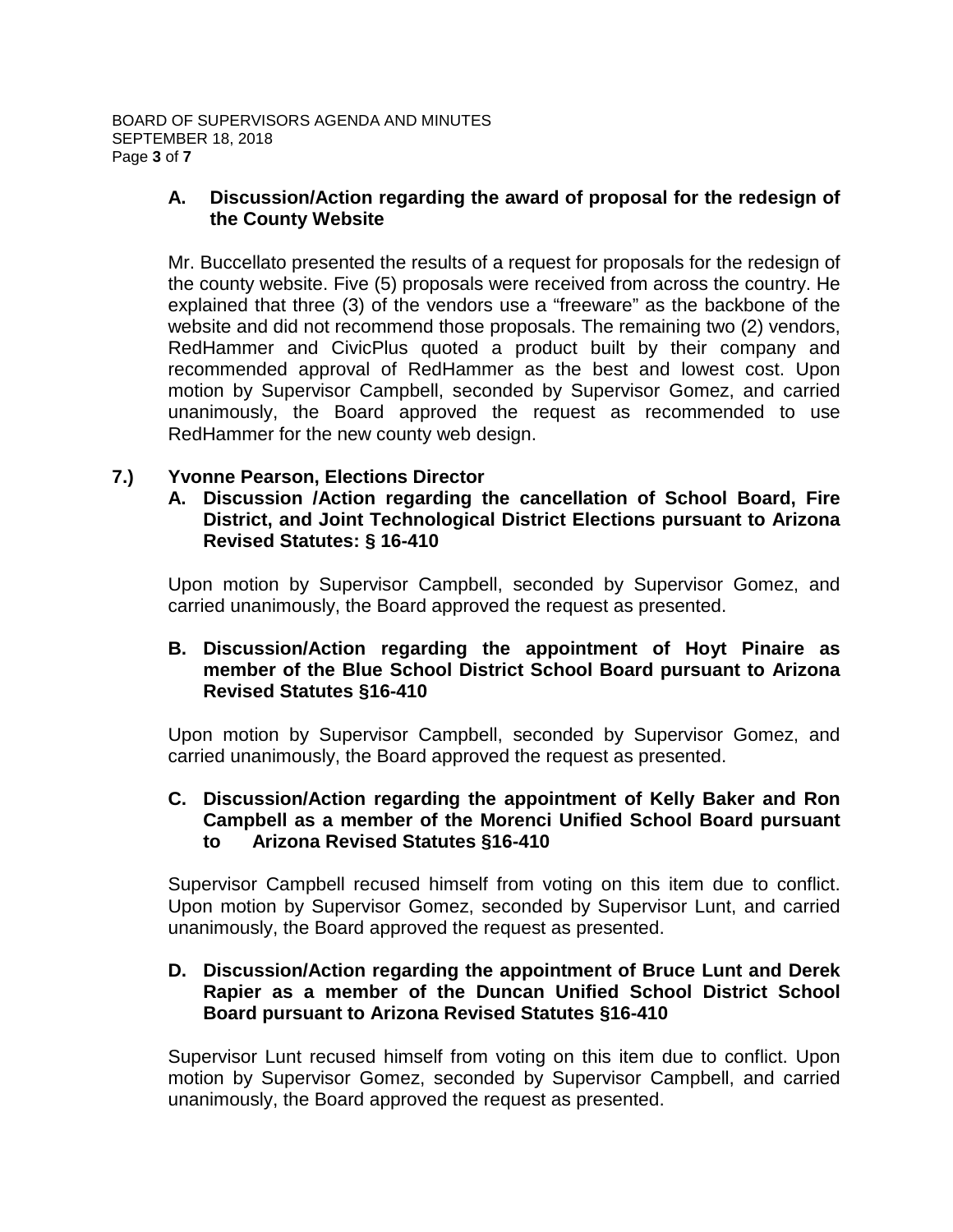# **E. Discussion/Action regarding the appointment of Sherry Carbajal as a member of Morenci Gila Institute for Technology Board pursuant to Arizona Revised Statutes §16-410**

Upon motion by Supervisor Campbell, seconded by Supervisor Gomez, and carried unanimously, the Board approved the request as presented.

# **F. Discussion/Action regarding the appointment of Charles Billingsley and Joe Sublaskey as members of the Duncan Valley Rural Fire District Board Pursuant to Arizona Revised Statutes §16-410**

Upon motion by Supervisor Gomez, seconded by Supervisor Campbell, and carried unanimously, the Board approved the request as presented.

# **8.) Kay Gale, County Administrator**

# **A. County and State budget and Legislative Issues**

Ms. Gale reported the following:

- There will be five (5) initiatives on the General Election ballot that have impacts to the County. She reviewed the different initiatives.
- Kevin McCarthy was a guest speaker at the County Managers meeting and spoke about a recent lawsuit and Supreme Court ruling on Wayfair versus South Dakota regarding taxation on internet purchases. She stated that this issue will be a big item at the next legislative session.
- The Department of Forestry and Fire Management has set up a matrix reflecting the fire risk factors of communities in each county. She presented information regarding this issue to the Board for their review.

Tim Sumner, Sheriff, requested to speak to this item and stated that the purchase of vehicles for the Sheriff's Department was budgeted and that he would like to move forward with the purchase approval at the next Board meeting. He also stated that a new jail kitchen needs to be addressed.

# **B. Distracted Driving Discussion**

Ms. Gale stated that after the last discussion regarding distracted driving, Supervisor Campbell, Mr. Ford and she met regarding the possibility of passing a county ordinance. She explained that the first step would be the adoption of a resolution and then public service announcements and educational materials to the public. Ms. Gale presented a draft resolution for the Board to review before the next Board meeting. She also presented a draft employee vehicle use policy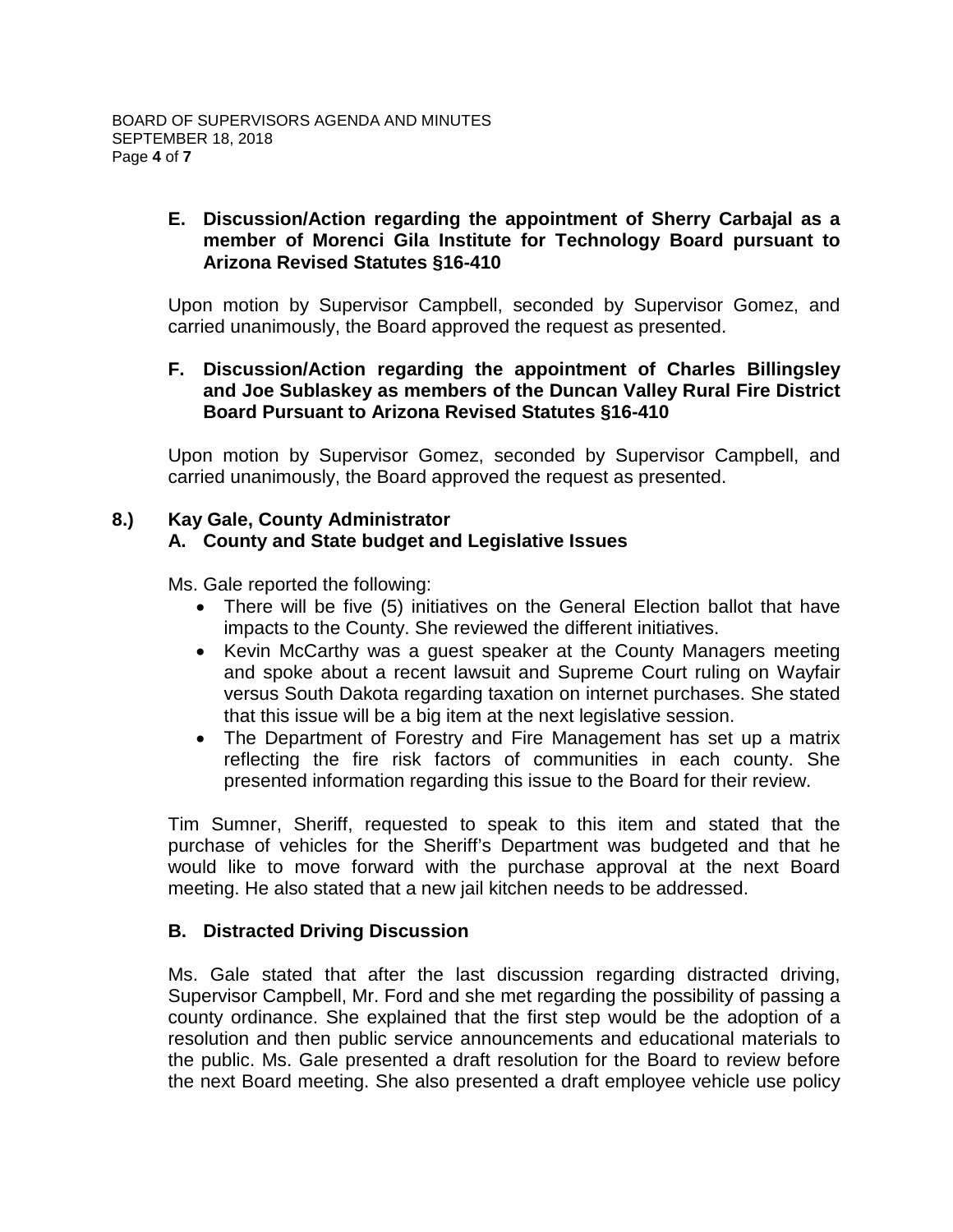revision which would restrict the use of communication devices by employees while driving county vehicles.

# **C. County Supervisors Association Legislative Summit (CSA) Proposals**

Ms. Gale presented the agenda and each legislative proposal to be considered at the CSA Legislative Summit. The Board reviewed each legislative proposal.

## **D. Consideration of adoption of resolution 18-09-01 regarding participation in the Census 2020 Complete Count Committee and encourage every person to be counted**

Ms. Gale explained that the Complete Count Committees are formed to assist citizens on the process of being counted for the 2020 Census. She stated that she has met with the Towns of Clifton and Duncan to put together a regional committee that encompasses the whole county. Upon motion by Supervisor Gomez, seconded by Supervisor Campbell, and carried unanimously, the Board adopted Resolution 18-09-01 regarding participation in the Census 2020 Complete Count Committee and encourage every person to be counted.

# **RESOLUTION NO.18-09-01**

# **RESOLUTION OF THE BOARD OF SUPERVISORS OF THE COUNTY OF GREENLEE ARIZONA, TO PARTICIPATE IN THE CENSUS 2020 COMPLETE COUNT COMMITTEE AND TO ENCOURAGE EVERY PERSON TO BE COUNTED**

WHEREAS, the United States constitution requires a Census of the population of our nation every ten years with Census information used to determine how many representatives the State of Arizona has in the United States House of Representatives and is also used to determine districts in our States legislature and local government bodies; and,

WHEREAS, individual Census records are confidential for 72 years, are protected under Title 13 of the United States Code and will not be shared with immigration or law enforcement agencies; and,

WHEREAS, having an accurate and complete Census count is important to Greenlee County in determining Federal and State aids and Grants, economic development, housing assistance, transportation improvements and many other uses; and,

WHEREAS, Greenlee County is concerned about historically undercounted populations including young children, young adults, elderly, immigrants, migrants, non-English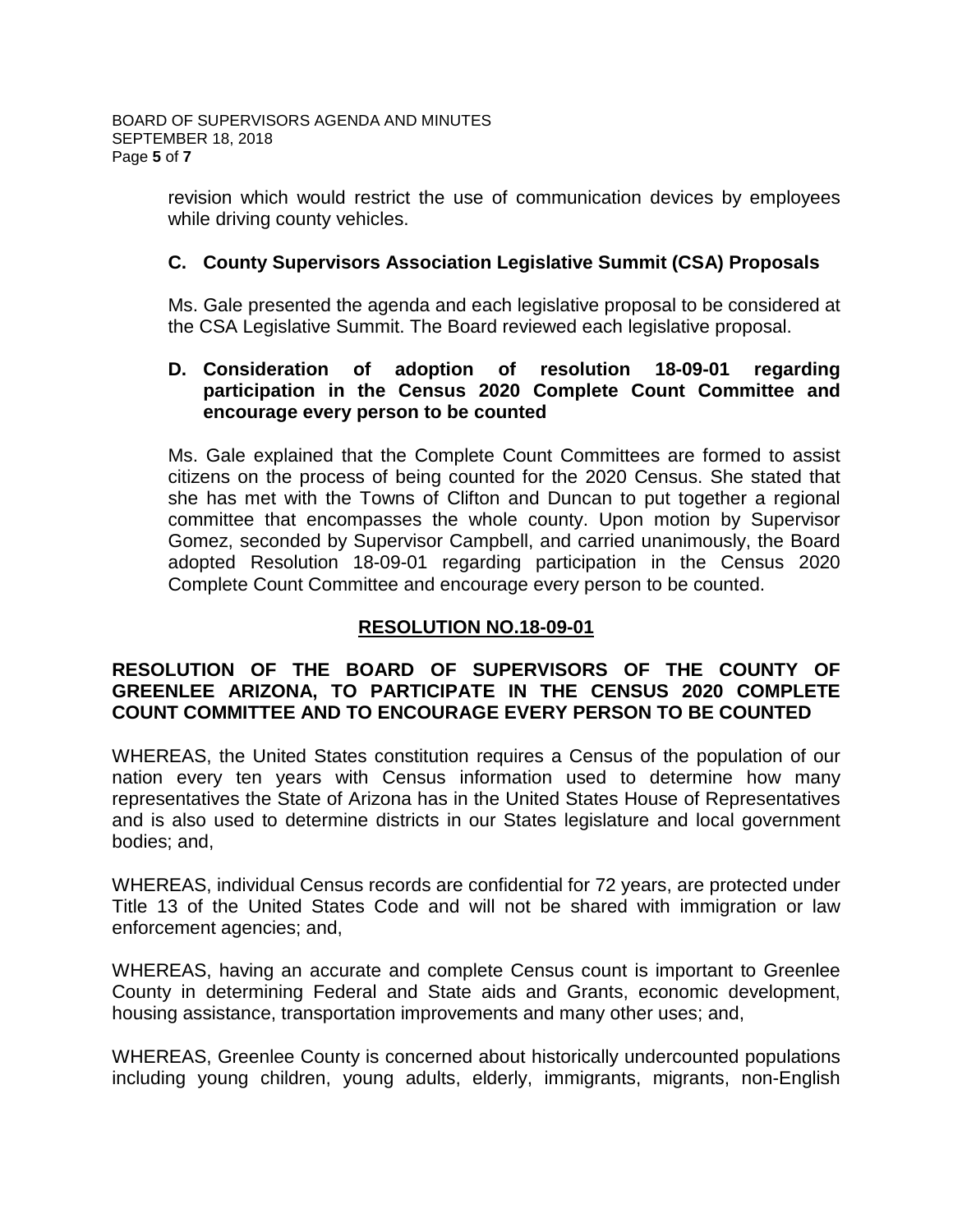#### BOARD OF SUPERVISORS AGENDA AND MINUTES SEPTEMBER 18, 2018 Page **6** of **7**

speakers, and homeless; and recognizes that language, culture, trust and other social barriers have historically impeded some people from participating in the census; and,

WHEREAS, Greenlee County agrees that every resident of Greenlee County counts and deserves to be counted; and,

WHEREAS, an accurate Census count can't be achieved without local involvement and support and Complete Count Committees are a core strategic element of the Census Bureau to promote the Census; and,

WHEREAS, Complete Count Committees exist to plan and implement locally-based outreach campaigns that raise awareness of the Census and are comprised of trusted voices in the community.

NOW THEREFORE, BE IT RESOLVED by the Board of Supervisors of the County of Greenlee as follows:

**SECTION 1:** The Board of Supervisors recognizes the importance of the 2020 Census and hereby establishes the Count's participation in the regional Greenlee County Complete Count Committee.

**SECTION 2:** The Board of Supervisors further resolves that every Greenlee County resident counts and deserves to be counted.

Adopted this 18<sup>th</sup> day of September, 2018.

APPROVED: /s/ Richard Lunt, Chairman

ATTESTED: APPROVED AS TO FORM: /s/ Yvonne Pearson, Clerk of the Board /s/ Jeremy Ford, County Attorney

# **E. Calendar of Events**

The Calendar of Events was reviewed.

# **9.) Consent Agenda**

- **A. Clerk of the Board: Consideration of approval of expense warrants in excess of \$1,000.00 – Voucher 1018; 1019; 1021; 1022**
- **B. Chief Financial Officer: Consideration of approval of General Fund loans in the amount of \$2,422.82 to be reimbursed upon receipt of funds: Fund 118 - \$2,000.00; Fund 169 - \$400.00; Fund 239 - \$22.82**